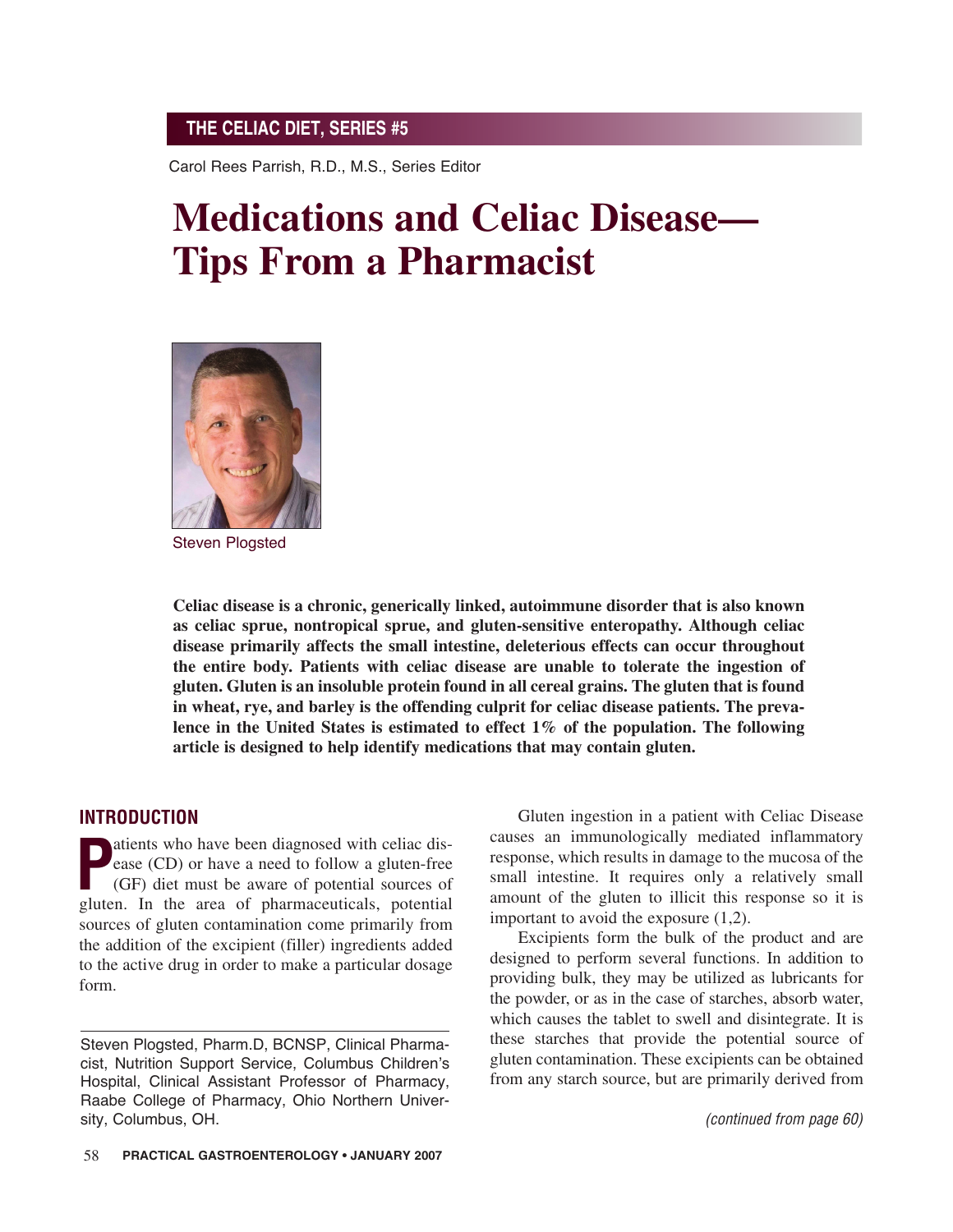(continued from page 58)

## **Table 1**

## **Common Excipient Ingredients in Medications**

| Benzyl alcohol                    | made synthetically from benzyl chloride which is derived from toluene (a tar oil)                                                                                                                                                                                                                                                                                                                                   |  |
|-----------------------------------|---------------------------------------------------------------------------------------------------------------------------------------------------------------------------------------------------------------------------------------------------------------------------------------------------------------------------------------------------------------------------------------------------------------------|--|
| Cellulose                         | (methylcellulose, hydroxymethylcellulose, microcrystalline, powdered)—obtained from fibrous plant material<br>(woody pulp or chemical cotton)                                                                                                                                                                                                                                                                       |  |
| Cetyl alcohol                     | derived from a fat source (spermaceti, which is a waxy substance from the head of the sperm whale)                                                                                                                                                                                                                                                                                                                  |  |
| Croscarmellose sodium             | an internally cross-linked sodium carboxymethylcellulose for use as a disintegrant in pharmaceutical<br>formulations. It contains no sugar or starch.                                                                                                                                                                                                                                                               |  |
| Dextrans                          | sugar molecules                                                                                                                                                                                                                                                                                                                                                                                                     |  |
| <b>Detrates</b>                   | mix of sugars resulting from the controlled enzymatic hydrolysis of starch                                                                                                                                                                                                                                                                                                                                          |  |
| <b>Dextrins</b>                   | result from the hydrolysis of starch (primarily corn or potato) by heat or hydrochloric acid. It can also be<br>obtained from wheat, rice or tapioca                                                                                                                                                                                                                                                                |  |
| Dextri-maltose                    | A sugar that may be obtained from barley malt                                                                                                                                                                                                                                                                                                                                                                       |  |
| <b>Dextrose</b>                   | A sugar that is obtained from corn starch                                                                                                                                                                                                                                                                                                                                                                           |  |
| Fructose                          | A sugar also known as levulose or fruit sugar                                                                                                                                                                                                                                                                                                                                                                       |  |
| Gelatin                           | Obtained from the skin, white connective and bones of animals (by boiling skin, tendons, ligaments, bones, etc<br>with water)                                                                                                                                                                                                                                                                                       |  |
| Glycerin                          | Historically, glycerin (also known as glycerol), was made the following ways:<br>• Saponification (a type of chemical process) of fats and oils in the manufacturing of soaps<br>• Hydrolysis of fats and oils through pressure and superheated steam<br>• Fermentation of beet sugar molasses in the presence of large amounts of sodium sulfite<br>• Today it is made mostly from propylene (a petroleum product) |  |
| Glycerols                         | obtained from fats and oils as byproducts in the manufacture of soaps and fatty acids (may also be listed as<br>mono-glycerides or di-glycerides)                                                                                                                                                                                                                                                                   |  |
| Glycols                           | products of ethylene oxide gas                                                                                                                                                                                                                                                                                                                                                                                      |  |
| Iron oxide (rust)                 | used as a coloring agent                                                                                                                                                                                                                                                                                                                                                                                            |  |
| Kaolin                            | A clay-like substance                                                                                                                                                                                                                                                                                                                                                                                               |  |
| Lactilol                          | Lactose derivative                                                                                                                                                                                                                                                                                                                                                                                                  |  |
| Lactose                           | Lactose, or milk sugar, is used in the pharmaceutical industry as a filler or binder for the manufacture of<br>coated pills and tablets                                                                                                                                                                                                                                                                             |  |
| Maltodextrin                      | A starch hydolysate that is usually obtained from corn but can also be extracted from wheat, potato or rice                                                                                                                                                                                                                                                                                                         |  |
| <b>Mannitol</b>                   | derived from monosaccharides (glucose and mannose)                                                                                                                                                                                                                                                                                                                                                                  |  |
| Polysorbates                      | chemically altered sorbitol (a sugar)                                                                                                                                                                                                                                                                                                                                                                               |  |
| Povidone<br>(crospovidone)        | synthetic polymers                                                                                                                                                                                                                                                                                                                                                                                                  |  |
| Pregelatinized starch             | A starch that has been chemically or mechanically processed. The starch can come from corn, wheat, potato<br>or tapioca                                                                                                                                                                                                                                                                                             |  |
| Shellac                           | A natural wax product used in tablet or capsule coating                                                                                                                                                                                                                                                                                                                                                             |  |
| Sodium lauryl sulfate             | derivative of the fatty acids of coconut oil                                                                                                                                                                                                                                                                                                                                                                        |  |
| Sodium starch glycolate           | A starch that is usually obtained from potato but may come from any starch source                                                                                                                                                                                                                                                                                                                                   |  |
| Stearates (calcium,<br>magnesium) | derived from stearic acid (a fat; occurs as a glyceride in tallow and other animal fats and oils, as well as<br>some vegetables; prepared synthetically by hydrogenation of cottonseed and other vegetable oils)                                                                                                                                                                                                    |  |
| Sucrose                           | Refined sugar also known as refined sugar, beet sugar or cane sugar                                                                                                                                                                                                                                                                                                                                                 |  |
|                                   |                                                                                                                                                                                                                                                                                                                                                                                                                     |  |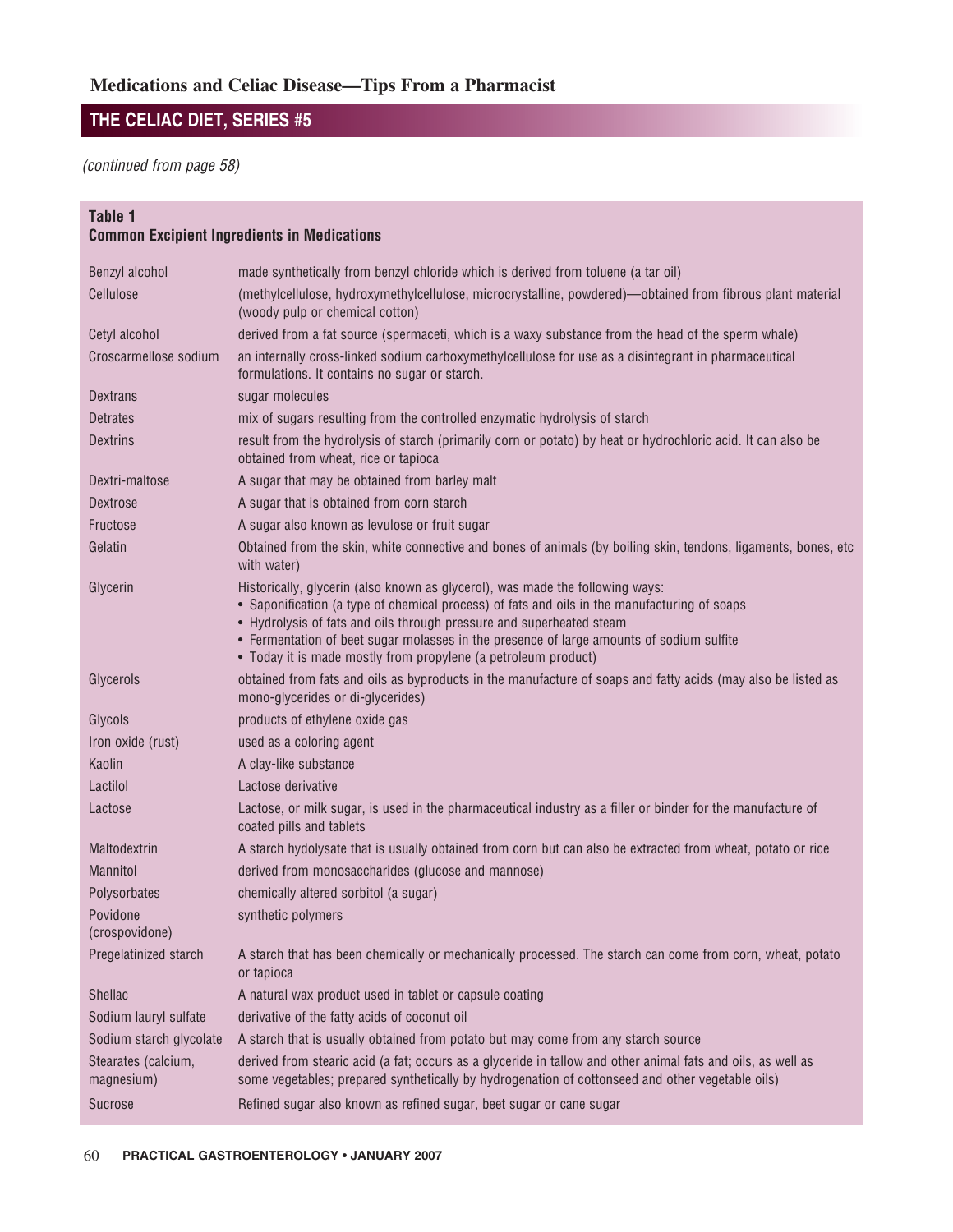| chemical not derived from any starch source used as a white pigment |
|---------------------------------------------------------------------|
| derivative of glycerin (acetylation of glycerol)                    |
| dispersing agent made from silicon                                  |
|                                                                     |

corn, potato and tapioca; however, they have also been known to contain starch from wheat. There are a few products that are clearly labeled as GF, however, the majority of the manufacturers do not provide that information on either the package or the package insert.

## **ROLE OF THE FOOD AND DRUG ADMINISTRATION**

The United States Food and Drug Administration (FDA) is responsible for overseeing the safe manufacturing of drug products. While they maintain strict regulations for the active ingredient of the drug product, they provide minimal over-site for what excipients can be added. The drug manufacturers must utilize only FDA approved excipients, but the quantity and type of excipient is not specifically regulated. This is important to understand, especially in the manufacturing of generic drug products, *since generic product does not have to contain the same excipients as the brand name product.* The generic drug manufacturers must demonstrate certain absorption characteristics when they reproduce a drug, but all other aspects can differ.

## **WHEN TO CALL THE DRUG MANUFACTURER**

Where can a consumer or health care professional obtain the necessary drug information? Can this information be trusted? The consumer or health care professional needs to consider two questions when an inquiry is made about the gluten content of a drug. The first question is what are the inactive ingredients or excipients? Excipients are listed in the package insert and should be the first place a pharmacist looks for information (Table 1). Once the excipients are read the second question that should be asked is, what is the source of the ingredient? Again, the package insert provides the pharmacist with the starting point. One of the first key words to look for in the inactive ingredients section is *starch*. As mentioned previously, starch can be derived from several sources including corn,

potato, tapioca, and wheat. If the product lists starch as "cornstarch" or "starch (corn)" it can be assumed to be GF. If starch by itself is listed, a call to the manufacturer is the *only way* to confirm the source of the starch. Other common terms include pregelatinized starch and sodium starch glycolate. Both products are starches derived from corn, wheat, potato, or rice, however, they have been chemically treated or processed. Despite manipulation, some gluten can remain, although it is unlikely.

There are also the four "Dex-ingredients" derived from starch (dextrans, dextrose, dextrates, dextrins). Dextrans come from corn and potato starch; dextrose comes from corn. These Dex-ingredients are not a problem for CD patients. Dextrates and Dextrins can come from *any* starch source so a call to the manufacturer is the only way to know if it contains gluten. It is important to know that other ingredients are derived from wheat, but are not hazardous because of the process in which they are made; conversely, just because a product is processed does not mean all gluten has been removed. For instance, some alcohols are derived from wheat. Because the alcohol is purified, the alcohol contains no protein (gluten) making it safe for CD patients. On the other hand, a product may originally start without glutens, but in the manufacturing process, may become cross-contaminated. This is exactly the reason that a pharmacist should call the manufacturer as the second step even after reviewing the inactive ingredients in the package insert. This step should be taken as a safeguard whenever possible. Patients with CD often receive education about the GF diet from a dietitian because they are the experts in the field. It is the same case with medications. Pharmacists are the experts in drug information, which includes knowing if excipients contain gluten. Patients are referred to pharmacists for that information just like they are referred to dietitians to get information about diet. Unfortunately, many pharmacists are not well-versed enough about CD and the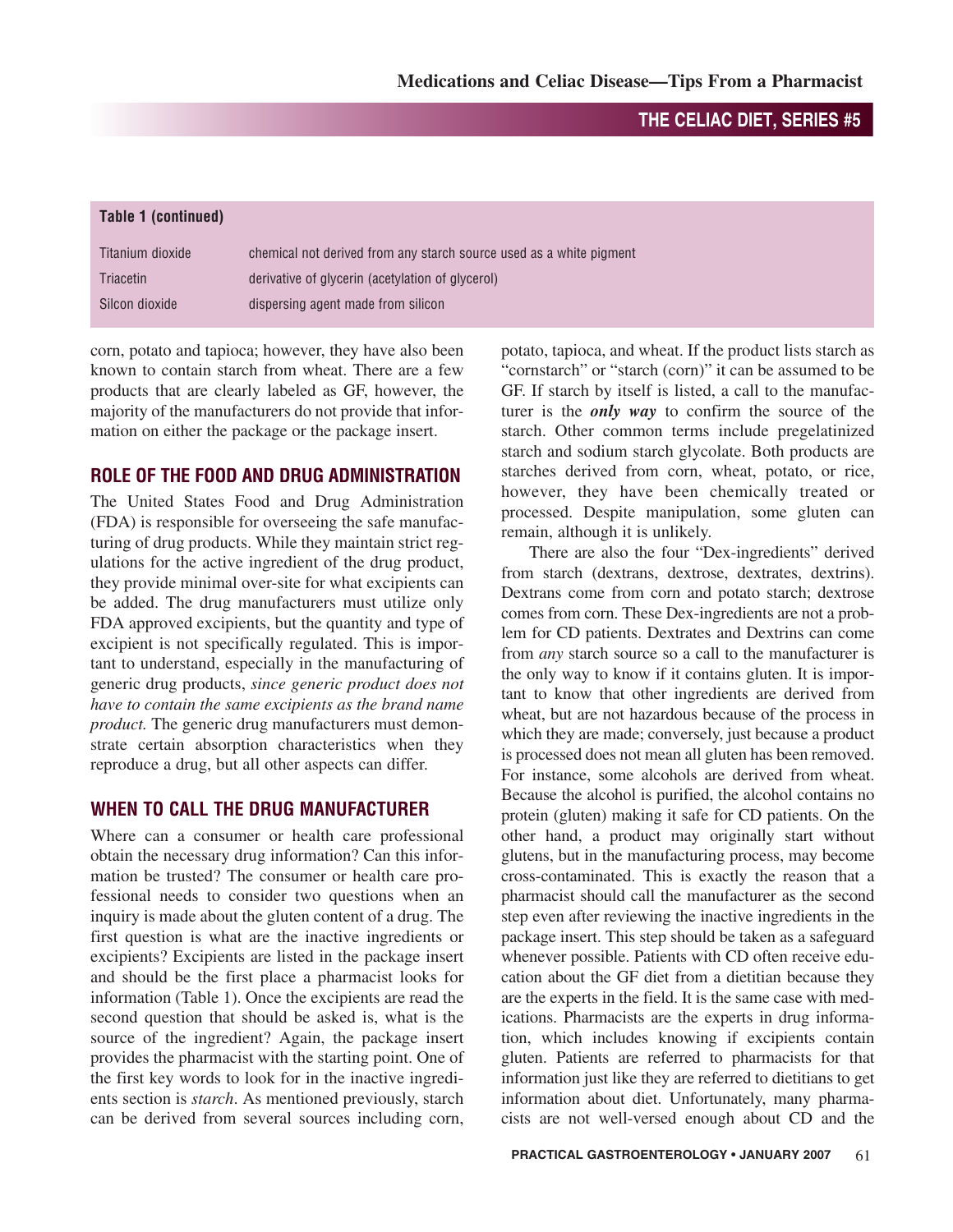#### **Table 2 Gluten Free Pharmaceuticals Resources\***

| Glutenfree Drugs                                                                                  | http://www.glutenfreedrugs.com                                                          |  |  |
|---------------------------------------------------------------------------------------------------|-----------------------------------------------------------------------------------------|--|--|
| <b>Stokes Pharmacy</b>                                                                            | http://www.stokesrx.com                                                                 |  |  |
| <b>Clan Thompson</b>                                                                              | http://www.clanthompson.com                                                             |  |  |
| <b>Celiac Sprue</b>                                                                               | A Guide Through the Medicine<br>Cabinet, by Marcia Milazzo<br>http://www.celiacmeds.com |  |  |
| Wheaton Gluten Free<br>Support Group                                                              | http://homepage.mac.com/<br>sholland/celiac/GFmedlist.pdf                               |  |  |
| *The GF status of medications should be confirmed by periodically<br>contacting the manufacturer. |                                                                                         |  |  |

gluten content of medications to be able to answer ques-

## **HOW YOUR PHARMACIST CAN HELP**

tions received from CD patients.

Pharmacists may often be called upon to determine whether a pharmaceutical product is GF. This can be a challenging task. In a survey performed in 2001, only five of 100 pharmaceutical companies had a policy ensuring gluten-free status for their medications, although many more stated that *they believed* their products to be GF (3). One of the problems faced by the pharmaceutical manufacturers is the uncertainty of the GF status of the raw materials obtained from outside sources. Cross contamination during manufacturing can also occur. A reliable way of determining the GF status of the medications that a CD patient is taking is essential to the health of the CD patient. Several books and web sites are available to assist in this process, but should be thought of as starting places (Table 2). If possible, inquiries should be made directly to the pharmaceutical companies to ensure the GF status of a particular product. Adding to the burden of the CD patient is the fact that pharmaceutical manufacturers frequently change the inactive ingredients of their products. This can happen without warning, so the GF status of a product should be re-assessed on a regular basis. Any indication that a product is "new and improved," "new formulation," "new product

appearance," or "new manufacturer" should be a sign that the GF status of the product must be reestablished.

One of the most common problems encountered when trying to obtain the gluten status from the drug manufacturer is the manufacturers lack of information. They often will respond that they don't use any gluten in the manufacturing of their product, but because they buy raw materials (excipients) from outside sources they cannot verify that those excipients are GF. While there is no way to know if a product is GF, having an understanding of the excipients' origin or how those excipients are produced, the pharmacist can provide an educated assessment of the *likelihood* of gluten contamination. We still need to contact the manufacturers and we can usually trust the information they give us when they state that their product is GF. The ultimate choice to take the medication, however, lies with the consumer.

Information for prescription medications are more plentiful than for over-the-counter (OTC) drugs. The government controls are not as tight for OTC drugs on the market; information regarding the gluten status is often difficult to obtain and less reliable. The consumer should always try to find a source for these products in anticipation of need. The Walmart® chain, for example, displays the gluten status of many of their OTC products directly on the package (see Table 3 for common GF OTC medications).

Fortunately, nutritional supplements are now under the new Food Allergen Labeling and Consumer Protection Act of 2004 that went into effect in January 1, 2006 and must be labeled if they contain wheat (barley and rye are not used in the preparation of medications.) The Act further directs the Food and Drug Administration (FDA) to develop and implement a plan on GF labeling within the next two years as well as defining the term "gluten-free" for labeling purposes for food products but not medications (4).

Developing a relationship with your local pharmacist is one way to make access to drug information timelier and less intimidating. Although pharmacists are experts in their knowledge of medications, they may not be as familiar with CD or how the excipients are produced. Taking the time to explain your condition and even point them to various sources of information can be helpful. It is important to understand the (continued on page 64)